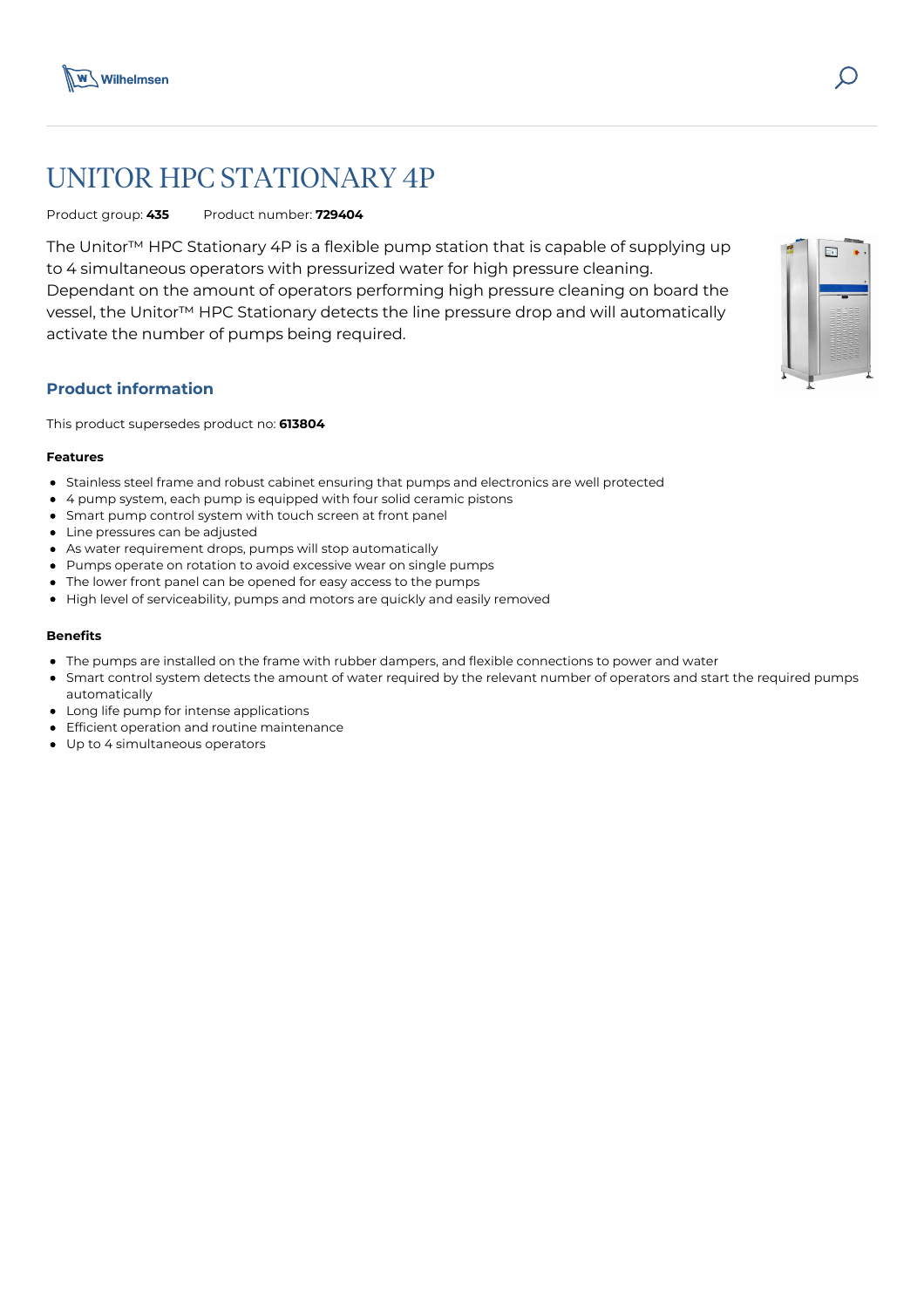## **Specification**

## **General**

| Invent<br>Hazard<br><b>Material</b><br>(IMO/EU)<br>classification | $D-1$                                                                                                                                                                                           |
|-------------------------------------------------------------------|-------------------------------------------------------------------------------------------------------------------------------------------------------------------------------------------------|
| Product<br>catalog URL                                            | https://www.wilhelmsen.com/product-<br>catalogue/products/cleaning-equipment/stationary-<br>high-pressure-systems/stationary-cold-water-<br>cleaners/unitor-hpc-stationary-4p/?epieditmode=true |

## **Technical data**

| Amperage [A]                    | 58               |
|---------------------------------|------------------|
| <b>Electrical phase</b>         | 3                |
| <b>Frequency [Hz]</b>           | 60               |
| Ingress protection              | X <sub>5</sub>   |
| Inlet water temperature [°C]    | 70 maximum       |
| <b>Operating pressure [bar]</b> | 200              |
| <b>Power rating [kW]</b>        | 35               |
| <b>Voltage [V]</b>              | 440 mains supply |
| Water flow rate [I/min]         | 85 maximum       |

#### **Documents**

[SDoC and MD for IHM](https://media.bluestonepim.com/e4deb258-8122-4fdf-9d12-b42f3e0e812d/d9be5c0c-d18e-4584-af03-f429d2aa14fe/ZKsaL06FrhZiF4FdTCeB1VEze/9KvQ7DFZXjTsTAlsQMl7oVHhu.pdf)

## **Related products**

#### **Accessories**

| 665158 | ERGO 3000 SPRAY GUN                   | 545343 | FOAM LANCE 120CM LONG                    |
|--------|---------------------------------------|--------|------------------------------------------|
| 586784 | <b>HEAVY DUTY HOSE 25 MTR</b>         | 565853 | LANCE F/VSB 300 03K                      |
| 659151 | EXTENDABLE LANCE 5.5M W/OUT NOZZLE    | 565861 | RUBBER NOZZLE F/VSB 300                  |
| 621938 | LONG REACH LANCE                      | 545327 | CHEM. INJECTOR DETACHABLE                |
| 621821 | DRAIN CLEANER 6401268 F/HPC 67, 20M   | 546036 | COUPLING KIT ERGO 3000                   |
| 718593 | NOZZLE 06/0DGR. F/EXTENDABLE LANCE    | 718577 | NOZZLE 06/25DGR. F/EXTENDABLE LANCE      |
| 545335 | FOAM INJECTOR DETACHABLE              | 659128 | POWERSPEED LANCE WITH 06 NOZZLE          |
| 623595 | TAKE OFF VALVE 6402023 ACID PROOF 316 | 671818 | <b>HEAVY DUTY HOSE, BLUE 25M</b>         |
| 586792 | <b>HEAVY DUTY HOSE 15 MTR</b>         | 621896 | HOSE CART, MOBILE                        |
| 662163 | TORNADO LANCE 92CM WITH 05 NOZZLE     | 623603 | TAKE OFF VALVE 6402024 CHR. PLATED BRASS |
| 546044 | WASHING BRUSH 235CM LONG              | 545640 | SUCTION HOSE&ROD F/VSB300                |
| 546150 | DOUBLE LANCE 200CM LONG               | 682070 | UNIVERSAL.3000 LANCE 06 NOZZLE           |
|        |                                       |        |                                          |

## **545434** [DOUBLE LANCE 10CM LONG](https://www.wilhelmsen.com/product-catalogue/products/cleaning-equipment/mobile-high-pressure-cleaners/spares--accessories-for-hot-hp-cleaners/double-lance-10cm-long/?epieditmode=true)

#### **Is part of bundle**

**729406** [UNITOR HPC STATIONARY 6P](https://www.wilhelmsen.com/product-catalogue/products/cleaning-equipment/stationary-high-pressure-systems/stationary-cold-water-cleaners/unitor-hpc-stationary-6p/?epieditmode=true)

## **Is frequently bought together with**

## **Dimensions/Weight**

| Height [mm] | 1800 |
|-------------|------|
| Length [mm] | 970  |
| Weight [kg] | 408  |
| Width [mm]  | 1050 |